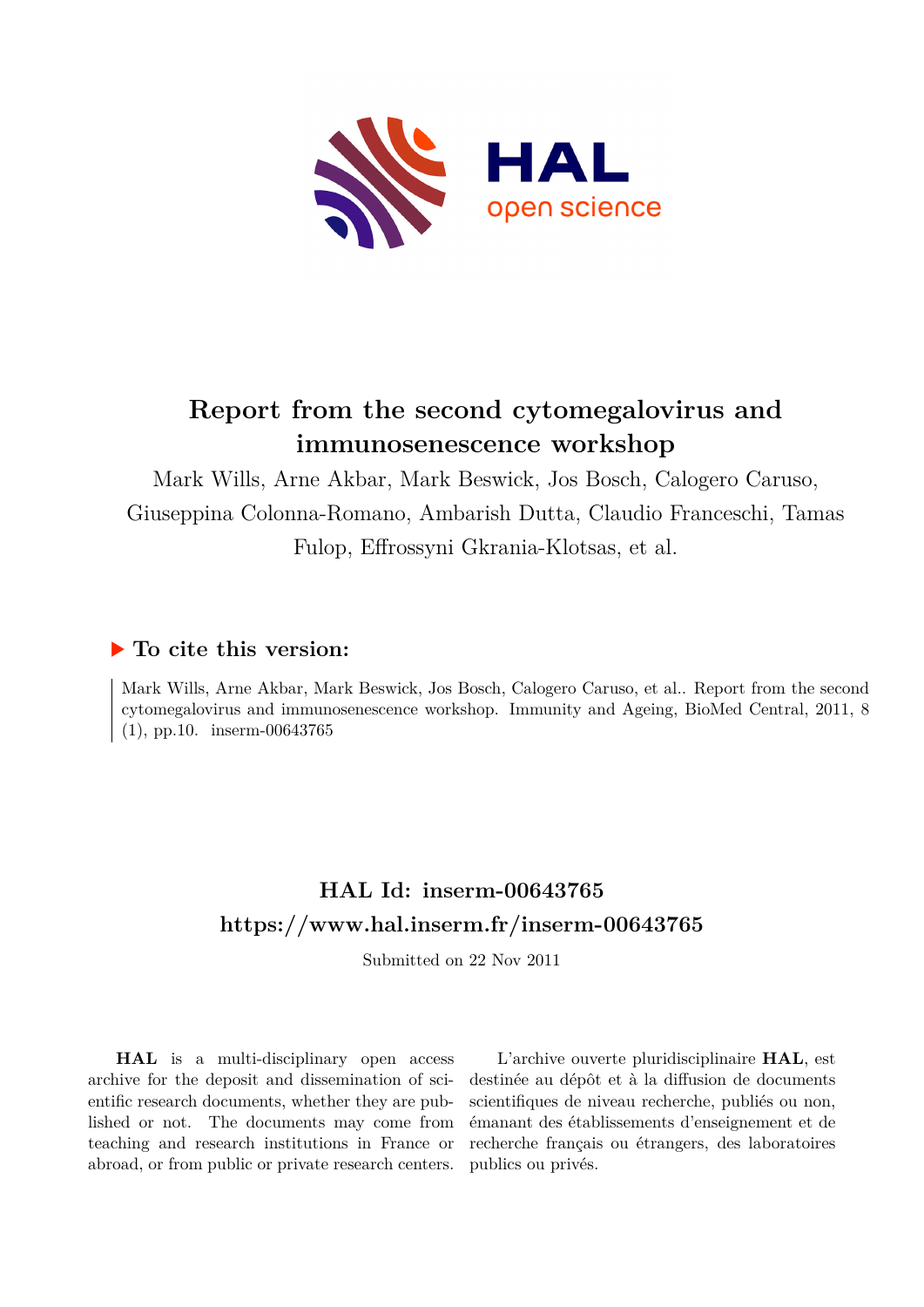# **COMMENTARY COMMENTARY Open Access**



# Report from the second cytomegalovirus and immunosenescence workshop

Mark Wills<sup>1\*</sup>, Arne Akbar<sup>2</sup>, Mark Beswick<sup>3</sup>, Jos A Bosch<sup>4,5</sup>, Calogero Caruso<sup>6</sup>, Giuseppina Colonna-Romano<sup>6</sup> , Ambarish Dutta<sup>7</sup>, Claudio Franceschi<sup>8</sup>, Tamas Fulop<sup>9</sup>, Effrossyni Gkrania-Klotsas<sup>10</sup>, Joerg Goronzy<sup>11</sup> , Stephen J Griffiths<sup>2</sup>, Sian M Henson<sup>2</sup>, Dietmar Herndler-Brandstetter<sup>12</sup>, Ann Hill<sup>13</sup>, Florian Kern<sup>14</sup>, Paul Klenerman<sup>15</sup> , Derek Macallan<sup>16</sup>, Richard Macaulay<sup>2</sup>, Andrea B Maier<sup>17</sup>, Gavin Mason<sup>1</sup>, David Melzer<sup>7</sup>, Matthew Morgan<sup>12</sup> , Paul Moss<sup>3</sup>, Janko Nikolich-Zugich<sup>18</sup>, Annette Pachnio<sup>3</sup>, Natalie Riddell<sup>2</sup>, Ryan Roberts<sup>1</sup>, Paolo Sansoni<sup>19</sup> , Delphine Sauce<sup>20</sup>, John Sinclair<sup>1</sup>, Rafael Solana<sup>21</sup>, Jan Strindhall<sup>22</sup>, Piotr Trzonkowski<sup>23</sup>, Rene van Lier<sup>24</sup> , Rosanna Vescovini<sup>19</sup>, George Wang<sup>25</sup>, Rudi Westendorp<sup>26</sup> and Graham Pawelec<sup>27</sup>

# Abstract

The Second International Workshop on CMV & Immunosenescence was held in Cambridge, UK, 2-4<sup>th</sup> December, 2010. The presentations covered four separate sessions: cytomegalovirus and T cell phenotypes; T cell memory frequency, inflation and immunosenescence; cytomegalovirus in aging, mortality and disease states; and the immunobiology of cytomegalovirus-specific T cells and effects of the virus on vaccination. This commentary summarizes the major findings of these presentations and references subsequently published work from the presenter laboratory where appropriate and draws together major themes that were subsequently discussed along with new areas of interest that were highlighted by this discussion.

## Background

The first International Workshop on CMV & Immunosenescence was held in Tubingen, Germany, December 2009. The discussions focused on trying to define what immunosenescence is exactly, the phenotypes of the cells associated with it and what evidence was available that long term carriage of HCMV into old age was detrimental to health as assessed either by measuring allcause mortality or degradation of the immune system such that older HCMV-seropositive individuals respond less well to neo-antigens such as seasonal influenza vaccination. The outcome of the first workshop was summarized in this Journal by Pawelec et al. [[1](#page-8-0)]. The attendees at that workshop decided that it would be extremely valuable to meet again in a year's time with a remit to update participants on progress on questions left open from the first meeting's discussion, and to extend participation to other scientists omitted from or unable to attend the first workshop. The Second International Workshop on CMV & Immunosenescence was

\* Correspondence: [mrw1004@cam.ac.uk](mailto:mrw1004@cam.ac.uk)

<sup>1</sup>Department of Medicine, University of Cambridge, Cambridge, UK Full list of author information is available at the end of the article



The seminar presentations covered four separate sessions: cytomegalovirus and T cell phenotypes; T cell memory frequency, inflation and immunosenescence; cytomegalovirus in aging, mortality and disease states; and the immunobiology of cytomegalovirus-specific T cells and effects of the virus on vaccination. This commentary summarizes the major findings of these presentations and references subsequently published work from the presenter laboratory where appropriate and draws together major themes that were subsequently discussed along with new areas of interest that were highlighted by this discussion.

#### Cytomegalovirus and T cell phenotypes

The impression left on the immune system of the majority of the population (as characterized by changes in T cell phenotype) following primary CMV infection



© 2011 Wills et al; licensee BioMed Central Ltd. This is an Open Access article distributed under the terms of the Creative Commons Attribution License [\(http://creativecommons.org/licenses/by/2.0](http://creativecommons.org/licenses/by/2.0)), which permits unrestricted use, distribution, and reproduction in any medium, provided the original work is properly cited.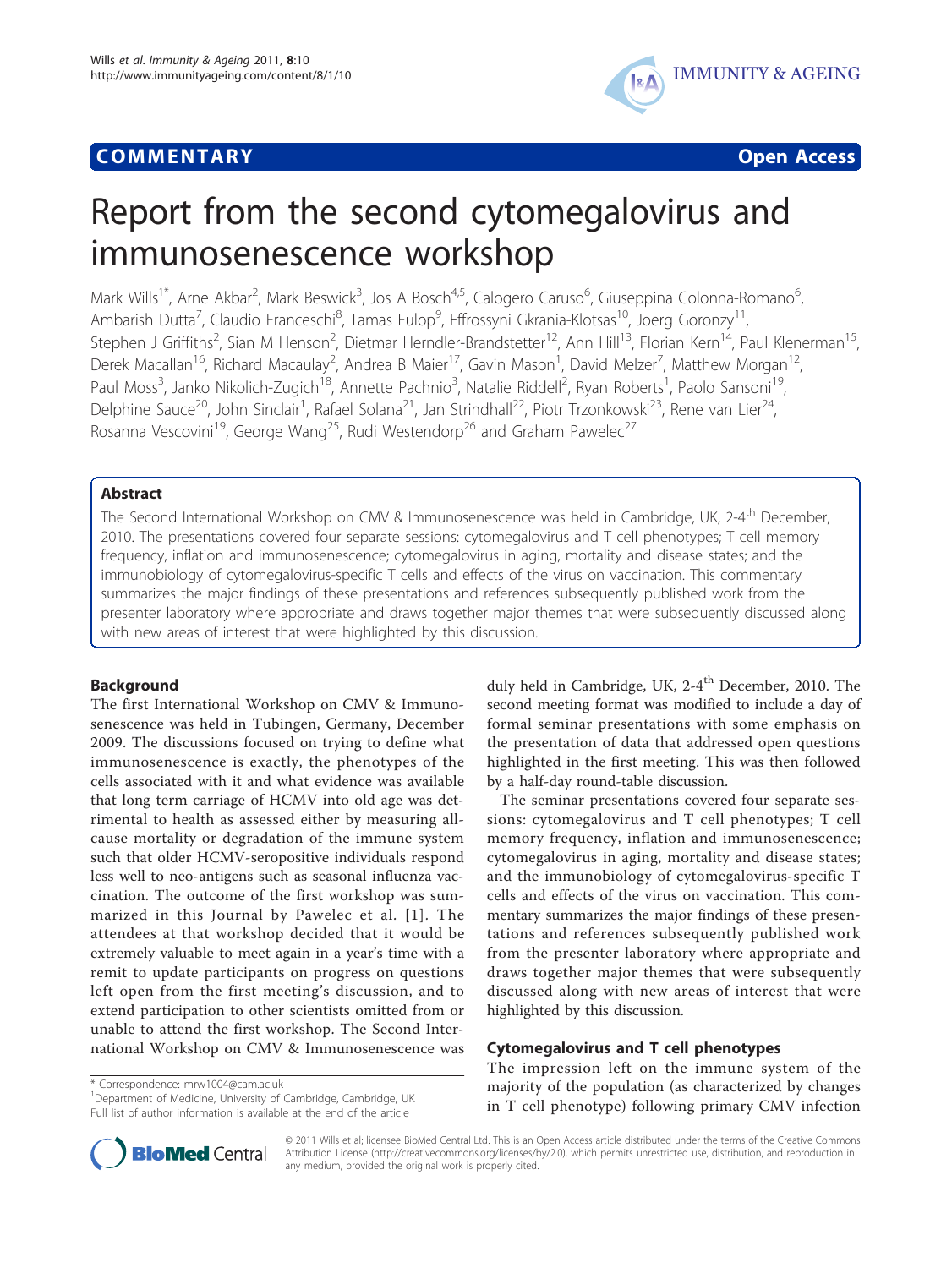and its subsequent life-long carriage is well-established and uncontroversial. Nonetheless, certain special populations may resist the effects of CMV infection on their immune signatures [\[2](#page-8-0)]. As these data stem from observations in exceptionally long-lived families, and because such longevity is likely influenced by multiple genes, sharing of more or less of the latter in the general population is likely to make the impact of CMV a continuous rather than a discrete variable. This complicates interpretation of data treating the presence of CMV infection as simply present or absent (ie. seropositive or seronegative). Speiser (Lausanne) presented evidence that the late-differentiated HCMV-specific CD8+ T cell clones in the periphery had a restricted T cell receptor usage and particular clonotypes segregated with particular states of differentiation. Interestingly, once established, these patterns were stable over many years. This may again suggest a subtle genetic control of anti-CMV surveillance.

Vescovini and Sansoni (Parma) made available their unpublished data on an immune phenotype and frequency study in a cohort of 125 HCMV-seropositive elderly subjects aged between 60-100 years. The study concluded that there was a significant correlation between the magnitude of CMV-specific CD4+ T-cell responses and accumulation of effector T-cells within the CD4+ T cell compartment. There was also a significant correlation in the magnitude of CMV-specific CD8 + T-cell responses and number of total CD8+ T-cells as well as the number of both memory and effector CD8+ T-cells. The study did not find significant correlations between the magnitude of CMV-specific T-cell responses and a shortage of either CD4+ or CD8+ naïve T-cells. In this instance, the presence or absence of CMV infection did seem to behave as a discrete variable in its effects on naïve T cells. These findings emphasize the over-riding impact of CMV infection per se on commonly-measured immune parameters, and those commonly attributed to immunosenescence (ie. loss of naïve T cells). Solana (Cordóba) presented further evidence that there is an accumulation of CD8+ CD28- T cells with short telomeres that tend to also acquire inhibitory NK receptors in healthy elderly people. He noted that similar changes can be seen in chronic stimulation situations such as patients with melanoma, HIV infection and RA. The HCMV pp65-specific T cells from elderly individuals were found to be heavily enriched in CD45RA+ CD27- CD28- CCR7- cells and evidence was presented that these had a low proliferative capacity following specific stimulation with pp65 peptides [[3](#page-8-0)]. He noted that similar phenotype changes can be seen in HCMV-pp65 specific CD8 T cells in solid organ transplantation that were associated with age and with episodes of CMV replication after transplantation. In addition a correlation was observed between the

duration of HCMV replication after transplantation and the percentage of EMRA HCMV-specific CD8+ T cells [[3,4](#page-8-0)]. All these data are consistent with the potential of some (CMV, HIV) but not all (eg. HSV, HCV) [[5](#page-8-0)] chronic viral infections to drive the acquisition of immune signatures associated with "immunosenescence". However, the relationship, if any, between such immune signatures and mortality in any populations except the very old (> 85 yr) Swedes investigated in the OCTO/NONA studies [[6\]](#page-8-0) still remain to be established, as does the question of whether the contribution of CMV infection is causative or merely reactive.

Kern (Brighton) presented a study to establish the most relevant target proteins recognized by ageing CMV-positive individuals so that a knowledge base can be established to inform researchers which proteins to use for monitoring and analyzing T-cell responses. Currently the focus is very much on pp65 and IE-1; however, many other proteins are recognized by T cells and there is good reason to believe that studies on pp65 and IE-1 alone are not representative of the entire immune response to CMV. The reported study investigates Tcell responses to 19 ORFs (previously identified by Sylwester et al. [[7\]](#page-8-0) to be the most important target proteins) in approx. 100 older people (including 50 people over 75+). The study addresses a spectrum of different T-cell functions with respect to each target protein and it will facilitate a wider, more comprehensive view of the T-cell response to CMV in older age. The study will be concluded in 2011 and results are expected to be published in 2012.

## T cell memory frequency, inflation and immunosenescence

Setting aside the difficulties in proving that accumulation of cytomegalovirus-specific T cells with the distinct phenotypic and functional characteristics described above are responsible for an increase in all-cause mortality or a decreased ability to mount good quality responses to new antigens, and whether their specificity is important in this context, both Hill (Portland) and Klenerman (Oxford) addressed the biological phenomenon of "memory T cell inflation" using the murine CMV model. Klenerman has investigated the mechanism that leads to memory inflation while Hill has asked what happens to the CMV-specific T cell response if cytomegalovirus replication is inhibited. This latter investigation is of particular importance as it has been suggested that elderly HCMV-seropositive people may benefit from anti-herpes virus chemotherapy. The rationale would be that anti-viral therapy would decrease HCMV replication and thus chronic antigenic stimulation which might reduce the frequency of the late-stage differentiated T cell pool and thus allow an increase in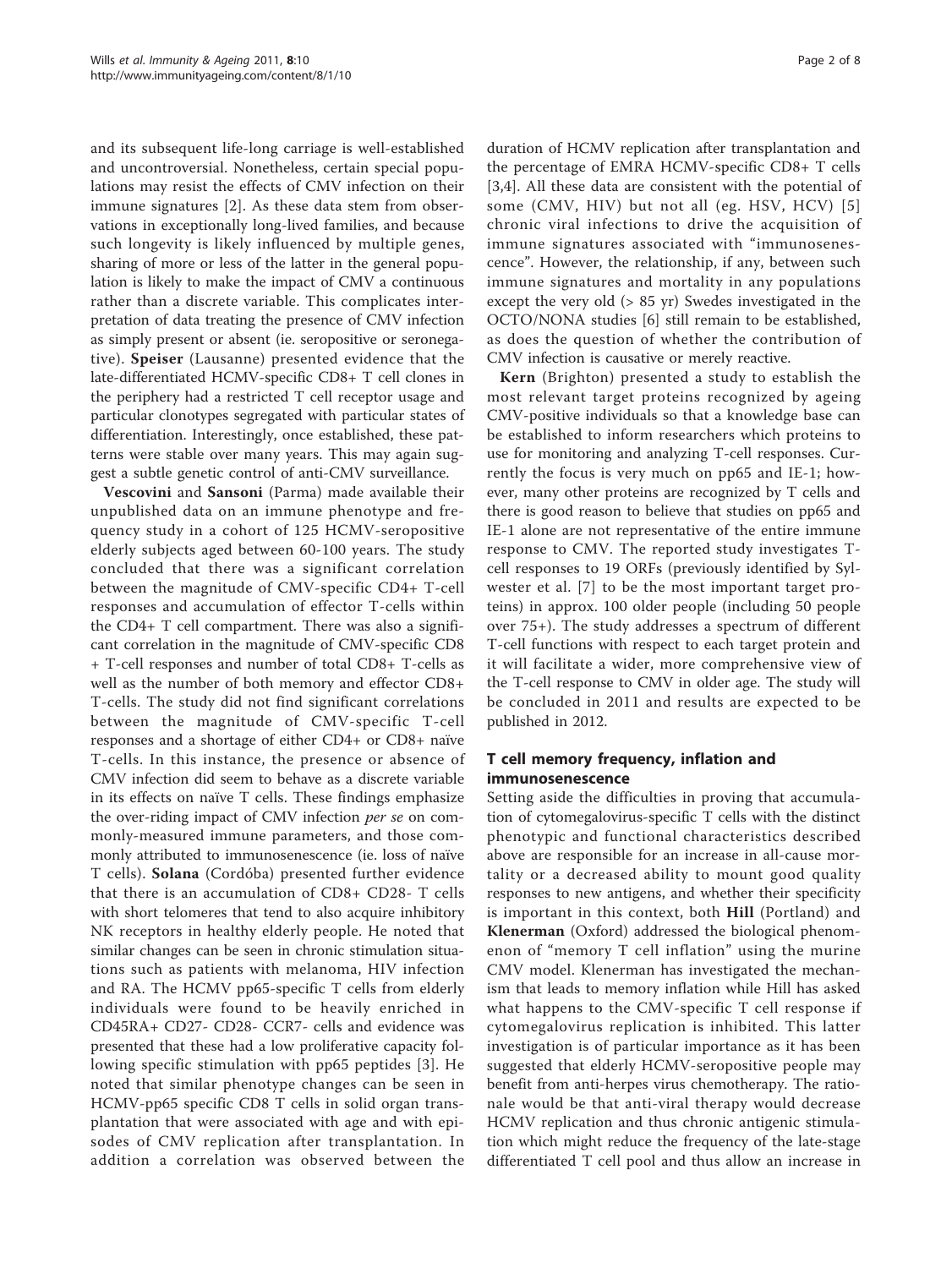the naïve pool with the hope that T cell responses to neo-antigens would improve. Klenerman addressed the issue of why memory inflation is triggered by some antigens but not others. Memory inflation is defined as the inordinate increase in frequency of CD8+ T cells specific for certain antigens with time post-exposure to antigenic stimulation. The phenomenon has been seen with CMV, HIV and parvovirus B19 infections; however, certain antigens from these viruses but not to others within the same virus are found to cause this effect, and other viruses do not cause it at all. The "inflating" cells have a distinct transcriptional profile as compared to noninflating T cells from the same animal. It is not clear if persistence of viral antigen is required regardless of viral reactivation or why some epitopes cause inflation while others do not. The Klenerman study concluded that viral replication was not required for memory inflation and that epitopes that showed inflation had a reduced dependence on the immunoproteasome [[8](#page-8-0)]. Hill also addressed memory inflation in MCMV specifically to understand what happens to the T cell response if cytomegalovirus replication was inhibited? Using two separate models of replication and spread-deficient virus that still establishes viral latency, memory T cell inflation nonetheless occurred and was maintained. Inhibition of viral replication by inhibiting viral DNA replication also had no effect on the T cell response over time [\[9](#page-8-0)].

Taking these two studies together, the data from the murine model would suggest that treating humans with anti-herpesvirus chemotherapy may not reverse the effects of HCMV on the memory T cell compartment.

Most studies of this type have been carried out in humans or mice, but Nikolich-Zugich (Tucson) presented data looking at the maintenance of T cell memory in the face of CMV and ageing using the Rhesus CMV (RhCMV) model. The study examined the RhCMV CD4+ and CD8+ T cell responses in adult animals aged 7-10 years and aged animals 19-26 years old. The study concluded that there was no difference in the phenotype, numbers, proliferative capacity or functionality of the T cells between the two groups of animals and that there was no evidence for either a functional decline or exhaustion in aged animals [[10](#page-8-0)]. This was further corroborated by their study using systemic HSV-1 infection, which closely models MCMV infection in mice [[11\]](#page-8-0). However, given that CMV and HSV have very different effects in humans [\[5](#page-8-0)], this result in monkeys is perhaps not unexpected.

Further, in the context of the impact of HCMV on immune signatures, Sauce (Paris) presented her studies on the impact of HCMV infection in young adults thymectomized during early childhood. The data presented suggested that HCMV infection tended to cause the

exhaustion of the naïve T cell pool [[12\]](#page-8-0). Moreover, in a separate study in HAART-treated HIV patients, mounting strong CMV-specific responses appeared to impact on both naïve CD4+ T-cell counts and their recovery upon antiretroviral therapy [[13](#page-8-0)]. In these two clinical settings, T cell responses to HCMV have a profound impact of the immune system as a whole. In the special cases of thymectomy and HIV infection, the impact of CMV may therefore be more pronounced and easier to determine unequivocally.

Further discussion considering the impact of CMV on immunosenescence led to revisiting the question of what is the definition of T cell senescence? Senescence is a term generally used to describe replication incompetence of fibroblast cells after a certain finite number of population doublings. Replicative senescent cells have been defined in the brain and in cardiology but how should it be done for the immune system? Are there any such cells in the constantly-renewing T cell compartment? The use of the term in describing CMV-specific T cell populations is more controversial as it is acknowledged that many of the late-differentiated T cells do retain replication competence. However, it should be noted that their definition by CD45RA expression and lack of either CD27 or CD28 or both does not define a homogeneous cell population, as many more markers can be added (eg CD57, KLRG1, PD1) to further sub-divide late-stage T cell populations which may yet include an antigen-specific population that is indeed unable to divide further. Another complication is that the term "senescent" is also being used to imply non-functionality, whereas data from many laboratories in human, rhesus and murine systems have shown that late-differentiated cells maintain function. In vivo, the work of Macallan (London) suggests that these cells turn over only very slowly. There was a feeling that we might have become too fixated on the replication capacity of these cells. Of more importance could be their direct effector function. Indeed, the suggestion was made (Pawelec, Tübingen) that some of the defining characteristics of senescent cells which T cells share with the "classic" fibroblast model (ie. lack of proliferative capacity, apoptosis resistance, inflammatory mediator secretion) are not markers of senescence in the sense that they are detrimental (which by definition of the term "senescence" has to be shown to justify its use). Instead, one could view these properties as cellular protection mechanisms responsible for maintaining an active population of cells required for immunosurveillance, ie. required for prevention of peripheral clonal deletion of necessary cells. In fact, there is some evidence from the longitudinal NONA studies that at the terminal phase of life in the very elderly, the number of CD8+ clonal T cell expansions, most of which are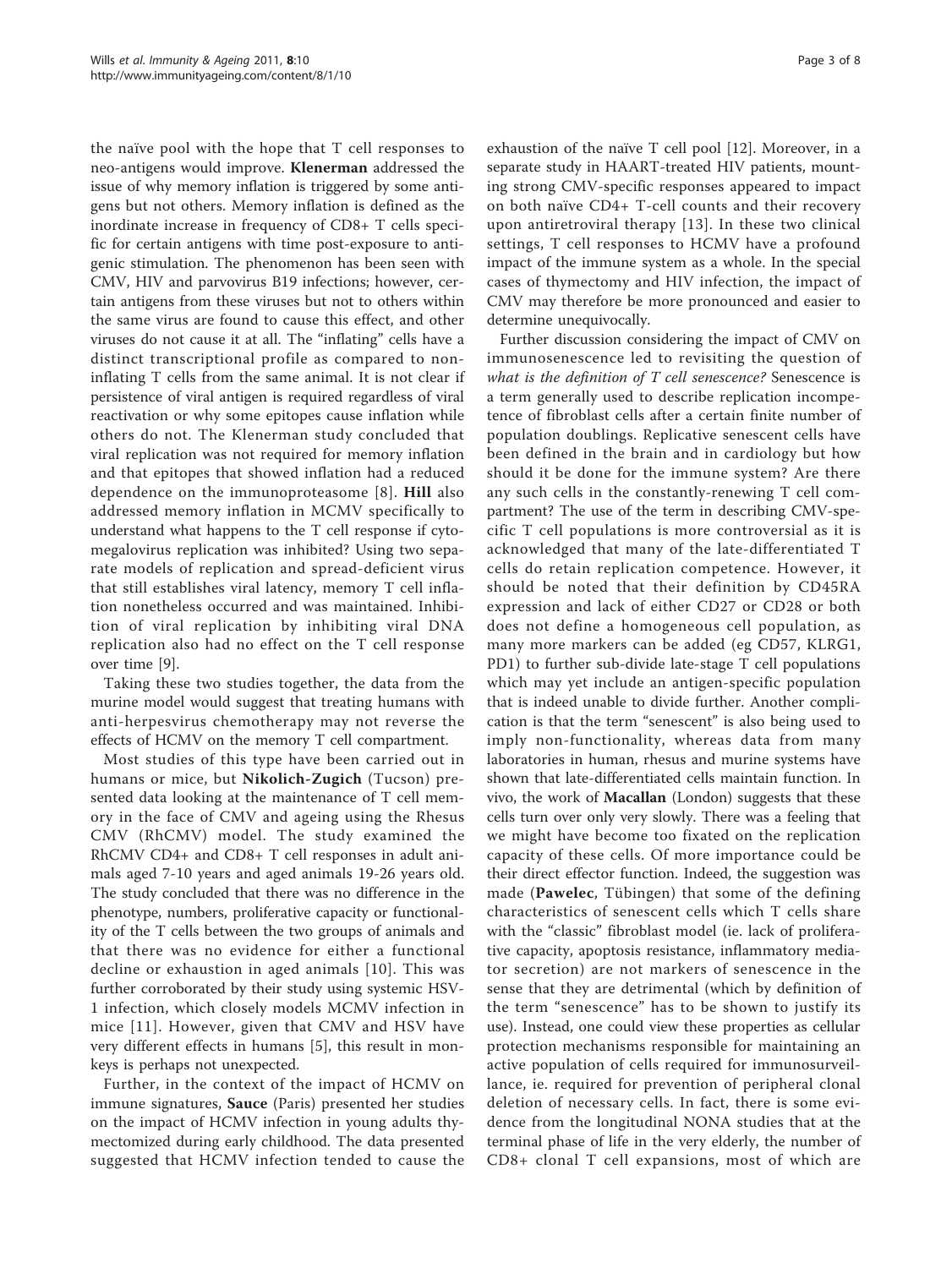specific for CMV, is inversely related to remaining survival time [[14\]](#page-8-0). More recently, data from a 7-year followup of subjects 88 years old at baseline in the Leiden 85+ study has shown that the degree of accumulation of late-differentiated CD8 cells, putatively mostly specific for CMV, is positively associated with longer survival (Derhovanessian et al., 2011 submitted).

#### Discussion of CMV and Immunosenescence - Is it associated at all?

If chronic challenge with CMV contributes to causing immunosenescence, it might be expected that more frequent CMV reactivation would accelerate this process. However, it is not known whether CMV does reactivate more frequently in the elderly. It was felt that higher HCMV IgG levels might reflect this, but in many sick people they stay the same, so did this mean that HCMV was not reactivating? A study of elderly people suffering from acute bacterial infections (e.g. S. pneumonia, E. coli, S. aureus, K. pneumonia) did not show any reactivation of CMV infections measured by IgM antibodies (n = 20). However, serology does not measure viral levels so this is a mute point. Nonetheless, it was strongly felt by a number of clinicians involved with the care of older adults that "It is very unlikely that CMV reactivation and viral replication is a problem in the very elderly." Wang (Baltimore) provided some evidence for this, indicating that a small-scale study of older adults ( $n = 40$ ) categorised as either frail or not frail showed no HCMV DNA in serum in either group, with the exception of one frail individual who had 8 copies/ mL (this would be on the very edge of detection). People were reminded that VZV reactivation occurs in the elderly and that it had been correlated with decrease in CD4 cells and decrease in IFN gamma responses [[15](#page-8-0)]. Data on CMV are lacking.

#### HCMV in aging, mortality and disease states

In the studies of Swedish octogenarians and nonagenarians (OCTO and NONA) an immune risk profile (IRP) associated with increased mortality on 2, 4 and 6-year follow-up was defined, comprising reduced B cell numbers, an inverted CD4:CD8 T cell ratio, increased frequency of CD8+ CD28- T cell populations, a poor proliferative response to mitogen stimulation and HCMV seropositivity. Strindhall (Jönköping) outlined the results from a new study examining whether this immune profile is already established in a cohort of much younger older people in their sixties, the HEXA study. The initial results show that this profile does exist in hexagenarians. Almost 15% of the cohort had an inverted CD4:CD8 ratio, a frequency very similar to that seen in 85-year-olds, and these individuals also showed characteristics previously identified in IRP individuals of

the very old. The study now has the opportunity to examine morbidity and mortality to determine if this truly defines a risk profile in people only in their sixties.

It is clearly of great importance to establish if longterm carriage of HCMV is associated with an increased likelihood of all-cause mortality. A number of studies addressing this issue have already been published [[16](#page-8-0),[17](#page-8-0)] and the results from further studies were presented at this meeting. Wang spoke about a study of 635 70-79 year-old women living in the community. The results demonstrated that women in the highest HCMV IgG quartile had a significantly higher incidence of frailty as compared to HCMV-seronegative women at baseline. Furthermore, CMV IgG concentration in the highest quartile also increased the risk of five-year mortality, independent of potential confounders including cardiovascular disease [[18](#page-8-0)]. Work on data taken from the National Health and Nutrition Examination study (NHANES) III concluded that CMV-seropositivity was associated with an increased risk of all-cause mortality in > 14,000 adults at least 25 years of age followed for > 10 years; especially individuals with a raised inflammatory marker (C-reactive protein CRP) were at a higher risk of both all-cause mortality and cardiovascular-associated mortality [\[19](#page-8-0)].

It should be noted that not all studies do show such an association, and that when they do, this does not necessarily imply causality. Maier (Leiden) presented results from four cohorts comprising the Leiden 85-plus study, Danish Twin study, Leiden Longevity Study and the PROSPER study with a mortality follow-up of 6 to 12 years. The results did not support a relationship with CMV serostatus or antibody levels in all-cause mortality or inflammation markers in any of the 4 cohorts. Consistent with this, a recent study presented at the 2011 Cytomegalovirus Workshop in Nuremberg, Germany by Stuart Adler concerned a prospective longitudinal study with an 18 year follow-up of 915 patients undergoing coronary angiography. It was concluded that neither CMV seropositivity nor antibody levels were associated with longevity irrespective of the presence or absence of coronary heart disease (personal communication). These data are therefore different from a smaller, shorter, study from Finland on one-third the number of patients with stable cardiovascular disease which did show a positive relationship between highest quartile IgG antibody titer and mortality [[16\]](#page-8-0). This crucial question therefore remains to be resolved, as discussed intensely at the Workshop.

## Discussion on Cohort studies of all-cause mortality CMV seropositive vs negative

It was felt that defining the confounding factors and how to correct for them is crucial in these analyses,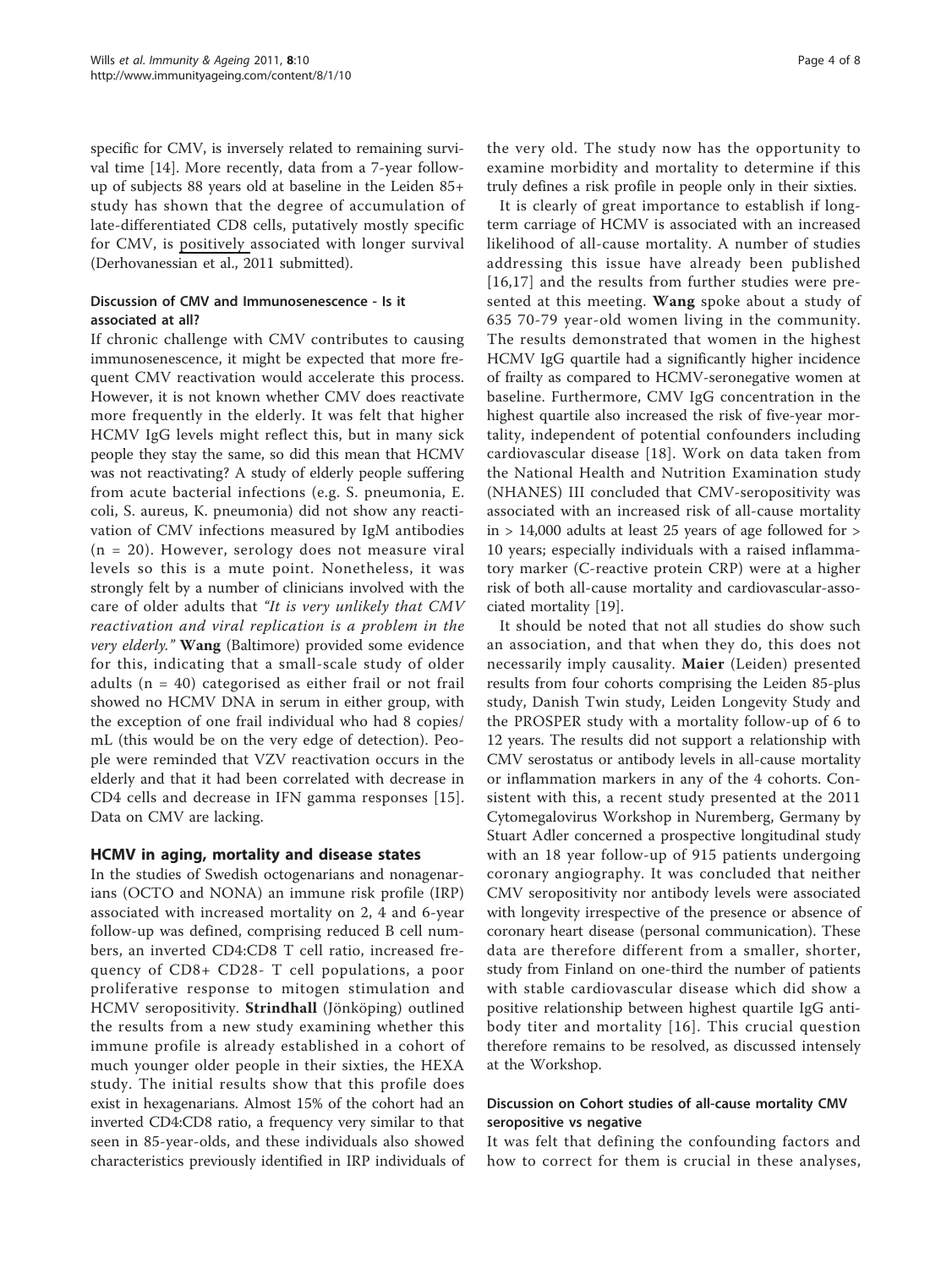although it is not clear what best practice is. The dissimilar populations in these cohort studies likely also contribute to the divergent findings on the association between HCMV carriage and mortality. However, the requirement for standardization in the quantitation of HCMV IgG levels would also be an important step and was discussed further along with other metrics that require standardization. These are outlined in the new questions section of this report.

#### Discussions on the Immune risk profile, IRP

The IRP was defined in the Swedish OCTO and NONO studies, but it was left as an open question if the IRP actually applies generally to human populations? It was suggested that a cohort in Spain does show the IRP (Solana) and Moss has cohorts in the UK which also show the IRP; however, not all cohorts do, as an aged community in the mountain region in Sicily do not show the IRP (Caruso, Palermo). However it was felt that this population was not old enough as so far we only know that the IRP is relevant from age 85.

The IRP does not take into account the absolute number of naïve T cells, nor the absolute numbers of memory cells: the IRP was based on percentages. The percentage of CD8+CD28- cells was part of the IRP, but it is also clear that there is an increase in the absolute number of these cells per ml of blood in the risk group. This raises the question at what levels of naïve CD4 or CD8 T cells do people start to experience problems? Sauce suggested from her work that a level of < 50 naive CD8+ T cells per μl and < 100 naïve CD4+ T cells is crucial, although different specific cut-offs might be relevant at different age ranges. A further refinement of the accumulation of CD8+ CD28- T cells defined in the IRP was suggested to take into account lymphopenia, as it was felt that those individuals who were both lymphopenic and had large CD8+ CD28- expansions had a poor outcome.

## The immunobiology of cytomegalovirus-specific T cells and effects on vaccination

Macallan presented a study to determine why highly differentiated HCMV-specific CD8+ T cells accumulate and in particular to distinguish accumulation due to rapid proliferation versus long-term persistence due to impaired apoptosis. They demonstrated that these expansions are often oligoclonal and these clones are stable over many years. In addition, comparison of CD8 cells from young and old donors showed no difference in either proliferative activity or cytotoxic function. Assessment of in vivo turnover rate by deuterated glucose experiments suggest that the cells have a low proliferative rate in vivo and as such probably accumulate with time rather than by proliferation [[20\]](#page-8-0).

Henson (London) reported that late-stage memory cells also express inhibitory receptors such as PD-1 and KLRG1 and this tends to be higher on T cells from individuals who are HCMV-seropositive. This has been observed by many others, including several Workshop participants and seems to be a general finding. She showed that blockade of PD-1 increased proliferation of these cells and no additive effect was seen with dual PD-1 and KLRG-1 blockade, nor did it increase telomerase activity.

The idea that CD8+ memory T cells compete for space in a T cell compartment that is constrained in its maximum size has led to the suggestion that over-abundant memory T cells such as those seen in people with latent HCMV carriage could have a detrimental effect by displacing naïve or other memory T cells. Could the occupation of the "immunological space" by large and inflating HCMV-specific T cells contribute to immunosenesence? Van Lier (Amsterdam) presented data from a study comparing the frequency of EBV- and HCMVspecific T cells in the blood and lymph node (LN) of donors showing that while the percentages of EBV-specific T cells were comparable between blood and LN, HCMV had a much lower LN frequency which included the late-differentiated cells as determined by CD45RA+ and CD27- phenotyping. The study concluded that strong immune responses to HCMV were unlikely to restrict space for naïve or other memory T cells in LN. Although these results are intriguing, the impact of aging was not addressed in that study. In particular, as CMV infection has been shown to impair the response to a co-resident EBV infection in middle-aged and elderly persons, but not in young adults [[21\]](#page-8-0), the study raises a very important question. If CMV infection does not impair the survival of naive T cells in the LN, the major reservoir of naive T cells, how is the decline of naive T cells in the peripheral blood of CMV-seropositive versus CMV-seronegative persons explained? [[22,23\]](#page-8-0). The ability of CMV to significantly decrease peripheral naive T cells in young persons with potentially intact or at least more residual thymic T cell generation indicates that CMV infection may not only drive peripheral naive T cell exhaustion but also affect T cell generation in the thymus. Accordingly, there is a need to delineate the mechanism of naive T cell generation/ exhaustion and CMV infection as well as to analyze the impact of CMV infection not only in the peripheral blood, but also in lymphoid and extra-lymphoid organs, to improve our understanding of HCMV-specific T cell migration, differentiation and expansion throughout life.

Westendorp (Leiden) presented a study on the efficacy of influenza vaccination in a cohort of elderly individuals living in care facilities. The study design encompassed a number of different dosing regimes and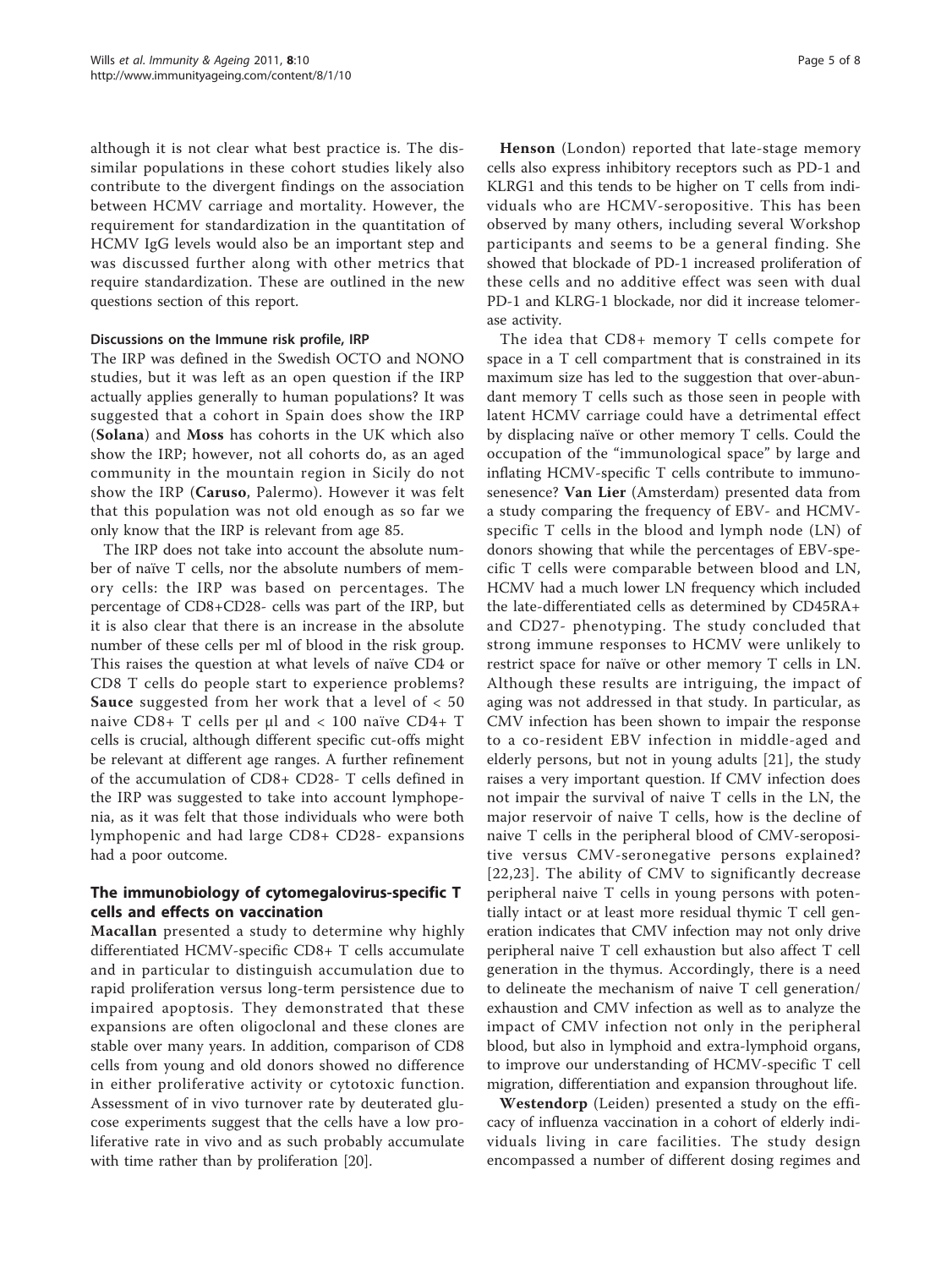was able to examine influenza seroconversion in relation to HCMV seropositivity. The study concluded that in this particular cohort previous CMV infection does not explain poor responsiveness to influenza vaccination and as such does not support CMV infection as being the origin of this dysfunction in the immune system of these older people [[24\]](#page-8-0). These results contrast with an earlier study [[25](#page-8-0)], in which elderly HCMV-seropositive individuals where shown to respond less well to influenza vaccination. It should be noted that only the dominant H3N2 strain of influenza strain was used in the den Elzen study as opposed to all three seasonal strains in the Trzonkowski study, and that the weakest correlation was between HCMV seropositivity and seroconversion to H3N2 in the latter. It is clear that this important area deserves further study. If HCMV does drive immunosenescence, a tangible outcome such as poor vaccination responses would be predicted and importantly this evidence could support a rationale for a modified vaccination protocol in elderly HCMV seropositive individuals.

## New Questions raised by the discussions Standardization - HCMV serotesting the means of

detection, the measurement of viremia and T cell assays? It is not at all clear what antibody responses are actually being measured when HCMV serotesting is reported. There is a requirement for standardization in the CMV antigens that are used on the plate coatings. This is of particular importance as studies of the effect of HCMV on mortality or measures of health often group patients based on the level of antibody response (into four quartile groups). Comparison of different studies is not helped if what is being measured in one study/laboratory is not the same as another study/laboratory. It was felt that there is a need for standardization such that results can be compared, and for further sophistication in dissecting out antibody repertoires. The subclass of IgG is never considered; IgM titer rarely, the avidity of antibody never. All these factors could be informative.

In a similar fashion, concerns about the comparability of T cell assays between groups in the field was felt to be an issue. Very little standardization was evident between different flow cytometry-based T cell assays. Parameters that were of particular concern were: the use of fresh vs frozen PBMC samples, the anti-coagulants used to collect blood samples, the combination of cell surface phenotypes used to determine T cell subpopulations (variations on the use of CD27 or CD28 with CD45RA eg). These concerns are not unique to this field. Kern noted that there was a move to adopt a standardization provision of minimal information on T cell assays (MIATA). Similar concerns were raised from a series of conferences on the measurement of antigenspecific immune responses (MASIR). A goal for presentation at the next meeting is to determine a set of recommendations for standardization along the lines outlined in [[26,27\]](#page-8-0).

Where are the CMV-specific T cells, where is the reservoir, is it the spleen? Or perhaps marginal pools? This reservoir, and there may be more than one, seems dynamic and provides rapid access to the blood, as peripheral blood cell numbers show rapid fluctuations. The stress hormone adrenaline can regulate this exchange with the blood. Bosch (Birmingham) presented data showing that physiological stressors (exercise, psychological stress) cause swift  $\left($  < 10 minutes) and robust (up to +300%) release of differentiated (CD27-CD28-CCR7-) memory CD8+ T cells as well as CMV-specific CD8+ T cells into peripheral blood. Using pharmacological infusion and blockade studies, he provided evidence that this release is regulated by the stress hormone adrenaline and dependent on activation of  $\beta$ -adrenergic receptors. This finding coincides with reports of upregulated expression of  $\beta$ 2-adrenergic receptors on differentiated T cells [\[28](#page-8-0)]. Significantly, 1 to 2 hours post-stress these cells cleared from the blood, with cell numbers dropping to 70% below resting levels [\[29,30](#page-8-0)]. Bosch suggested that this may reflect a rapid egress into tissue.

In accordance with their effector-memory phenotype, CMV-specific T cells should preferentially migrate to and reside in extra-lymphoid organs and the bone marrow. Yet the frequency of CMV-specific CD8<sup>+</sup> and CD4 <sup>+</sup> T cells in the human bone marrow is similar [[31,32](#page-8-0)] or even lower compared to the peripheral blood [[33](#page-8-0)]. Nonetheless, Letch et al. did show that CMV-specific CD8 cells with a central memory phenotype, while present in low frequencies in the peripheral blood, were present at higher levels in the BM. Moreover, CMV-specific T cells from the BM underwent greater clonal expansion in vitro than PB cells. This might also be of practical importance in transplantation (independently of any ageing considerations). Although the impact of aging on the frequency of CMV-specific T cells in the bone marrow has not yet been addressed, the currently available data may support a role of the bone marrow as a reservoir for highly functional CMV-specific centralmemory T cells (Herndler-Brandstetter, Birmingham).

#### Are large expansions of HCMV specific T cells detrimental?

Moss asked us to directly address the issue that if CMV has any association with immunosenescence, old people without CMV must have better immune responses to neo-antigens. It was further suggested that CMV-seropositive vs negative showed no correlation with inflammatory markers - and it would be expected that it should. However, could there be a subset or group of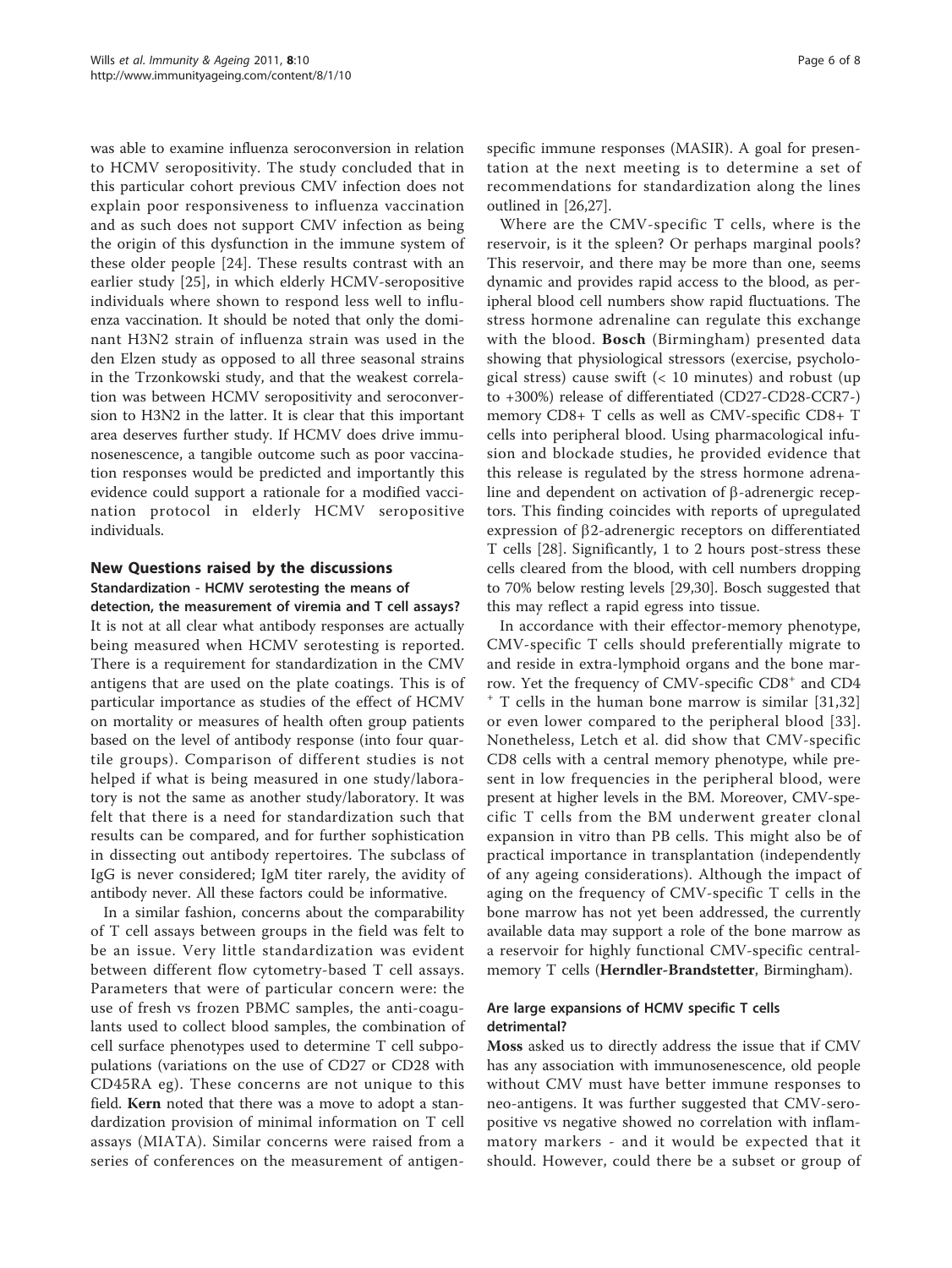certain individuals that are affected and this is not seen at a population level? Moss suggested this was the case in a cohort of CML patients where those with large CD4+ CD28- T cell expansions with a loss of naïve cells showed an increase in infections.

## Is it how someone deals with CMV over a long period of time which is actually important?

The Leiden Longevity Study examines familial longevity in an F2 generation with a 30% decreased standardised mortality rate between the ages of 40 and 80. This is proposed to be due to a genetic influence - an enrichment of "longevity-assurance" genes. The F2 subjects studied here showed some indications of resistance to becoming infected with CMV even when their partner (sometimes over decades) was CMV-seropositive. Moreover, when they were infected, they did not show the characteristically lower frequencies of naïve CD8+ T cells and higher frequencies of late-differentiated CD8+ CD28- T cells seen in the general population [[2\]](#page-8-0). They also showed lower levels of markers of inflammation in the plasma and less potentially inflammatory-mediated disease (eg. type 2 diabetes). The link between CMV, inflammation, disease, longevity and genetics is being studied in these remarkable people.

#### Would treatment of CMV with antivirals have a beneficial effect on the immune system?

Evidence from Hill's studies suggest not! However, is the MCMV model sufficiently close to HCMV that we can extrapolate? In the face of the not yet sufficiently documented (and to some extent controversial) health risks of persistent CMV infection, it is highly speculative whether long-term treatment with antiviral drugs will result in any measurable health benefits. In particular, long-term treatment with antiviral drugs may not be a good option, as the treatment is likely to have side effects and to facilitate viral resistance. Some people felt that this argued in favour of the ongoing efforts to develop an efficient CMV vaccine able to protect from primary infection. Such a vaccine would most likely be cost-effective in preventing from any detrimental CMVrelated impairments of the immune system.

It was felt that currently-available antivirals also have too much toxicity and adverse-effect burden to tip the benefitrisk balance toward warranting administration to otherwise healthy humans. The administration of these antivirals to immunosuppressed transplant recipients is warranted because of the significant morbidity and mortality caused by CMV in this patient population. If further evidence suggests that halting HCMV replication and reactivation confers a beneficial effect on the immune system, the development of next-generation antivirals with significantly less toxicity would be a high priority.

#### Conclusions

This 2<sup>nd</sup> Workshop was attended by twice the number of people than the first original discussion group. The interaction of so many additional scientists with expertise in basic cytomegalovirus immunology, virology and epidemiology was invaluable. As a group, a large number of the most important questions are being addressed and importantly new questions are being raised and discussed which is vital for the field to move forwards. It was proposed that a  $3<sup>rd</sup>$  meeting should be organised and this had overwhelming support. We are grateful to Rafael Solana (rsolana@uco.es) for offering to do this in Cordoba, Spain, 8-9<sup>th</sup> March, 2012.

#### Acknowledgements

The Workshop was supported by the EU Network of Excellence "LifeSpan" (FP6-036894)

#### Author details

<sup>1</sup>Department of Medicine, University of Cambridge, Cambridge, UK.<sup>2</sup>Division of Infection and Immunity, University College London, London, UK. <sup>3</sup>School of Cancer Sciences, University of Birmingham, Birmingham, UK. <sup>4</sup>College of Life and Environmental Sciences, University of Birmingham, Birmingham, UK. <sup>5</sup>Mannheim Institute of Public Health, Social and Preventive Medicine, University of Heidelberg, Mannheim, Germany. <sup>6</sup>Department of Pathobiology and Medical and Forensic Biotechnologies, University of Palermo, Palermo, Italy. <sup>7</sup> Epidemiology and Public Health Group, Peninsula Medical School, University of Exeter, Exeter, UK. <sup>8</sup>Dept. Experimental Pathology, University of Bologna, Bologna, Italy. <sup>9</sup>Research Centre on Aging, Immunology Program, Geriatric Division, Faculty of Medicine, University of Sherbrooke, Sherbrooke, Canada. <sup>10</sup>Addenbrooke's Hospital, Cambridge, UK. <sup>11</sup>Stanford University School of Medicine, Stanford, CA, USA. <sup>12</sup>School of Immunity and Infection, University of Birmingham, Birmingham, UK. <sup>13</sup>Dept Microbiology and Immunology, Oregon Health and Science University, Portland, OR, USA. <sup>14</sup>BSMS, University of Sussex Campus, Falmer, UK. <sup>15</sup>NIHR Biomedical Research Centre, Nuffield Dept of Clinical Medicine, University of Oxford, Oxford, UK. <sup>16</sup>Centre for Infection, St George's, University of London, Cranmer Terrace, London, UK.<sup>17</sup>Department of Gerontology and Geriatrics Leiden University Medical Center, Leiden, The Netherlands.<sup>18</sup>Department of Immunobiology and the Arizona Center on Aging, University of Arizona, Tucson, AZ, USA. <sup>19</sup>Department of Internal Medicine and Biomedical Sciences, University of Parma, Parma, Italy. <sup>20</sup>INSERM, Infections and Immunity, Universite Pierre et Marie Curie-Paris, Paris, France. <sup>21</sup>Instituto Maimonides de Investigación Biomédica de Cordoba (IMIBIC), Hospital Universitario Reina Sofía, Universidad de Cordoba, Cordoba, Spain. <sup>22</sup>Department of Natural Science and Biomedicine, School of Health Sciences, Jönköping University, Jönköping, Sweden. <sup>23</sup>Department of Clinical Immunology and Transplantology, Medical University of Gdańsk, Gdańsk, Poland. <sup>24</sup>Sanquin Blood Supply Foundation and Department of Experimental Immunology, Amsterdam, The Netherlands. <sup>25</sup>Division of Geriatric Medicine and Gerontology, Johns Hopkins University School of Medicine, Baltimore, MD, USA. <sup>26</sup>Department of Public Health and Primary Care, Leiden University Medical Center, Leiden, The Netherlands. <sup>27</sup>Department of Internal Medicine II, University of Tübingen, Tübingen, Germany.

#### Authors' contributions

All authors contributed to the writing of this Commentary and all have approved the final version.

#### Conflicts of interests

The authors declare that they have no competing interests.

Received: 12 October 2011 Accepted: 28 October 2011 Published: 28 October 2011